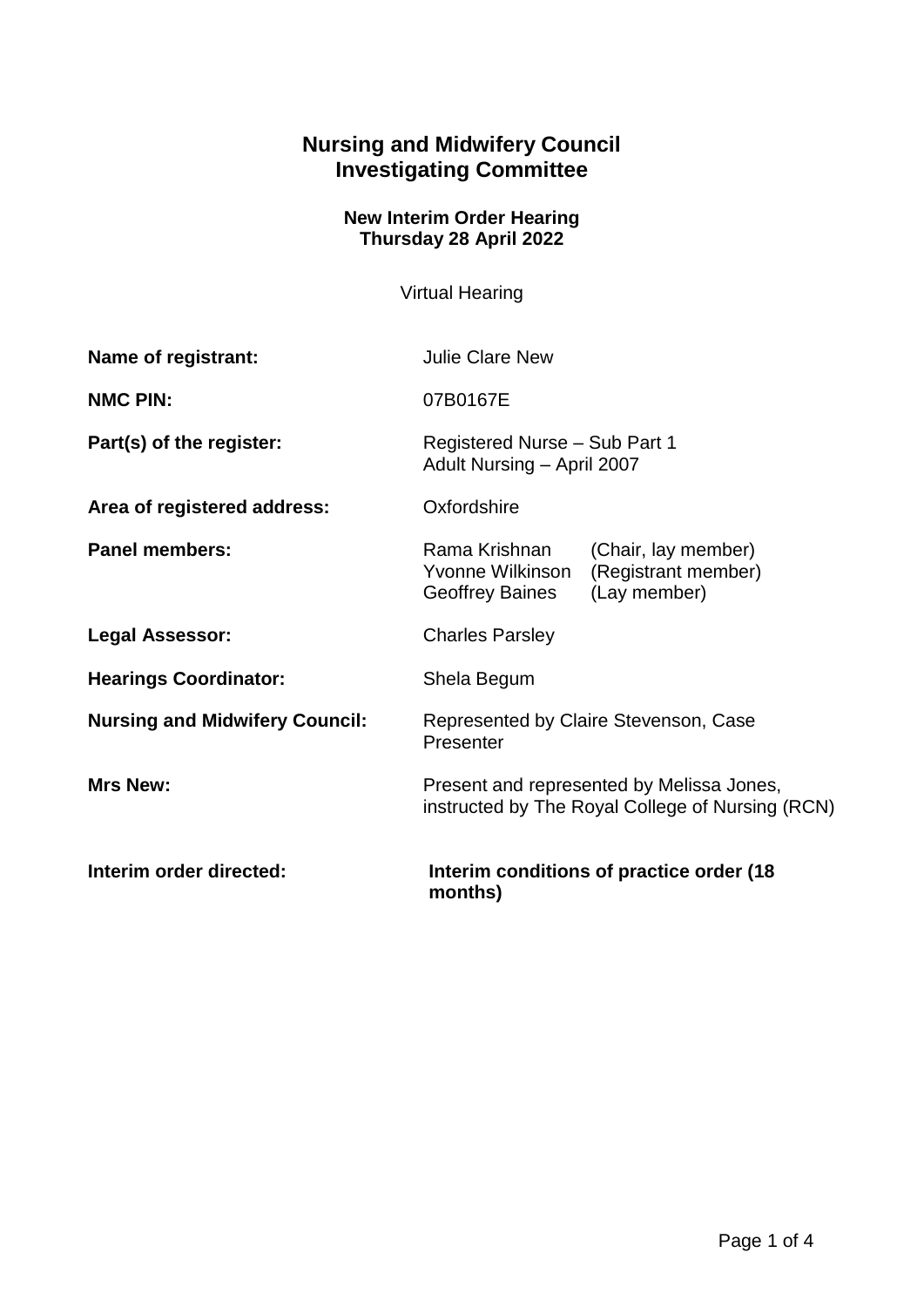## **Decision and reasons on interim order**

The panel decided to make an interim conditions of practice order for a period of 18 months.

The panel has determined that the following conditions are proportionate and appropriate:

For the purposes of these conditions, 'employment' and 'work' mean any paid or unpaid post in a nursing, midwifery or nursing associate role. Also, 'course of study' and 'course' mean any course of educational study connected to nursing, midwifery or nursing associates.

- 1. You must limit your nursing practice to one single work place.
- 2. You must not be the sole nurse in charge of any shift.
- 3. You must not manage or administer medications unless directly supervised by a registered nurse until you are deemed competent to do so (except in life threatening emergencies).
- 4. You must ensure that you are supervised by a registered nurse any time you are working. Your supervision must consist of:
	- Working at all times on the same shift as, but not always directly observed by, a registered nurse.
- 5. You must meet with your line manager, supervisor or mentor on a monthly basis to discuss your progress, specifically in relation to the following areas;
	- a) Medications management;
	- b) Record keeping; and
	- c) Performance and conduct.
- 6. You must obtain and send a report from your line manager, supervisor or mentor to your case officer prior to any review hearing. The report must comment on your progress in relation to the following areas;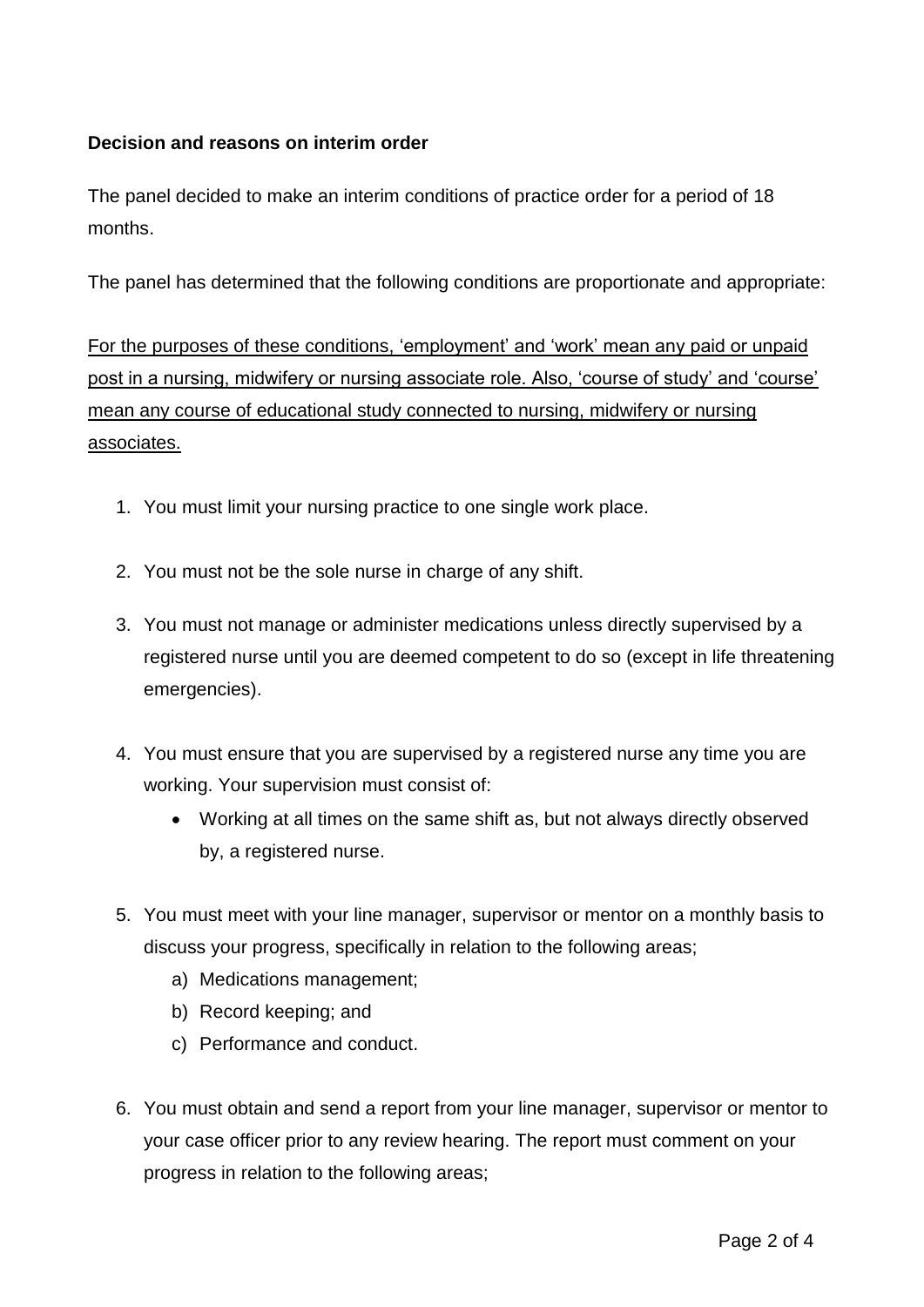- a) Medications management;
- b) Record keeping;
- c) Performance and conduct; and
- d) Compliance with these conditions.
- 7. You must keep the NMC informed about anywhere you are working by:
	- a) Telling your case officer within seven days of accepting or leaving any employment.
	- b) Giving your case officer your employer's contact details.
- 8. You must keep the NMC informed about anywhere you are studying by:
	- a) Telling your case officer within seven days of accepting any course of study.
	- b) Giving your case officer the name and contact details of the organisation offering that course of study.
- 9. You must immediately give a copy of these conditions to:
	- a) Any organisation or person you work for.
	- b) Any agency you apply to or are registered with for work.
	- c) Any employers you apply to for work (at the time of application).
	- d) Any establishment you apply to (at the time of application), or with which you are already enrolled, for a course of study.
	- e) Any current or prospective patients or clients you intend to see or care for on a private basis when you are working in a self-employed capacity.
- 10.You must tell your case officer, within seven days of your becoming aware of:
	- a) Any clinical incident you are involved in.
	- b) Any investigation started against you.
	- c) Any disciplinary proceedings taken against you.
- 11.You must allow your case officer to share, as necessary, details about your performance, your compliance with and / or progress under these conditions with:
	- a) Any current or future employer.
	- b) Any educational establishment.